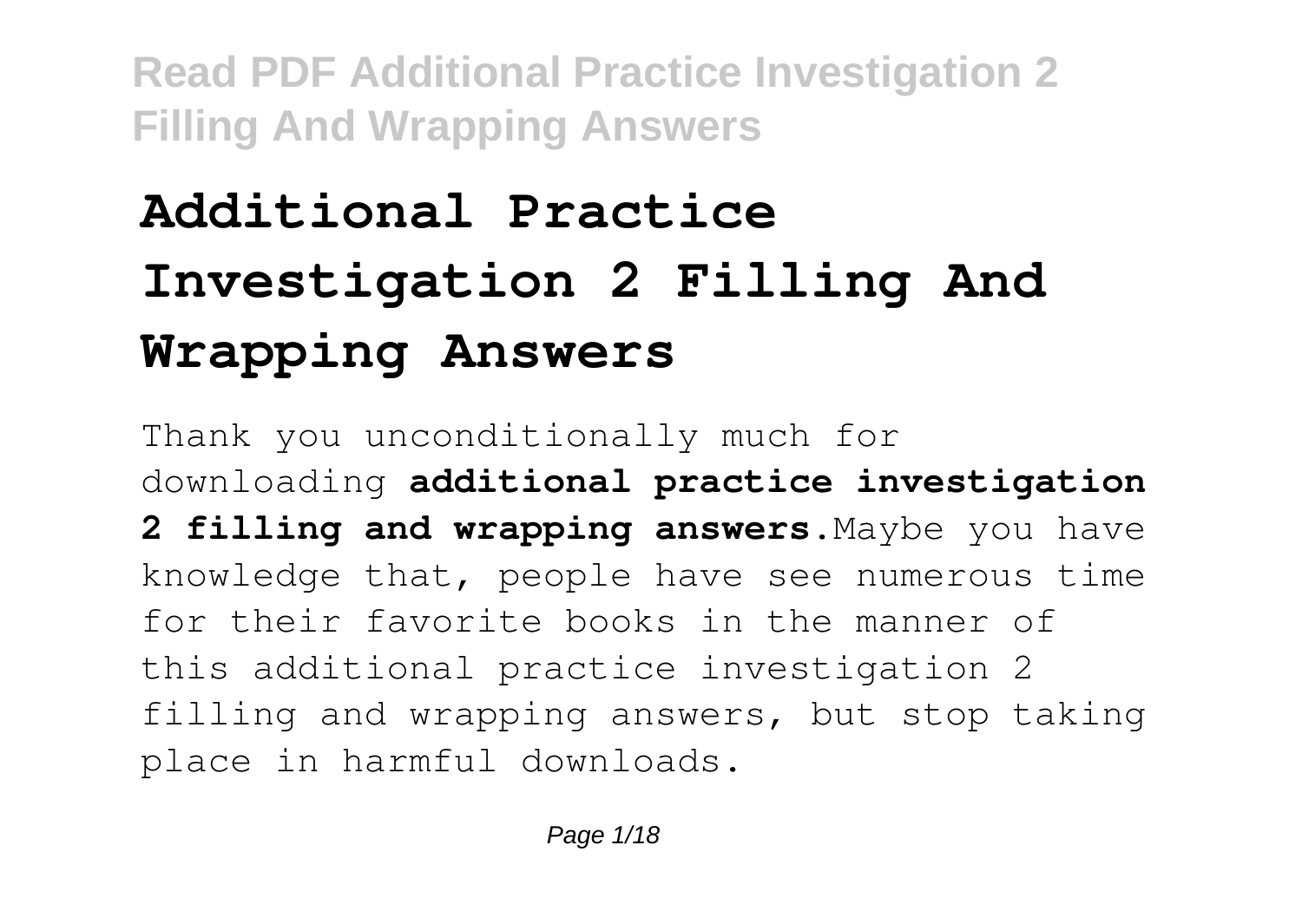Rather than enjoying a fine book past a cup of coffee in the afternoon, otherwise they juggled later some harmful virus inside their computer. **additional practice investigation 2 filling and wrapping answers** is reachable in our digital library an online access to it is set as public appropriately you can download it instantly. Our digital library saves in multiple countries, allowing you to get the most less latency times to download any of our books taking into account this one. Merely said, the additional practice investigation 2 filling and wrapping answers is universally compatible considering any Page 2/18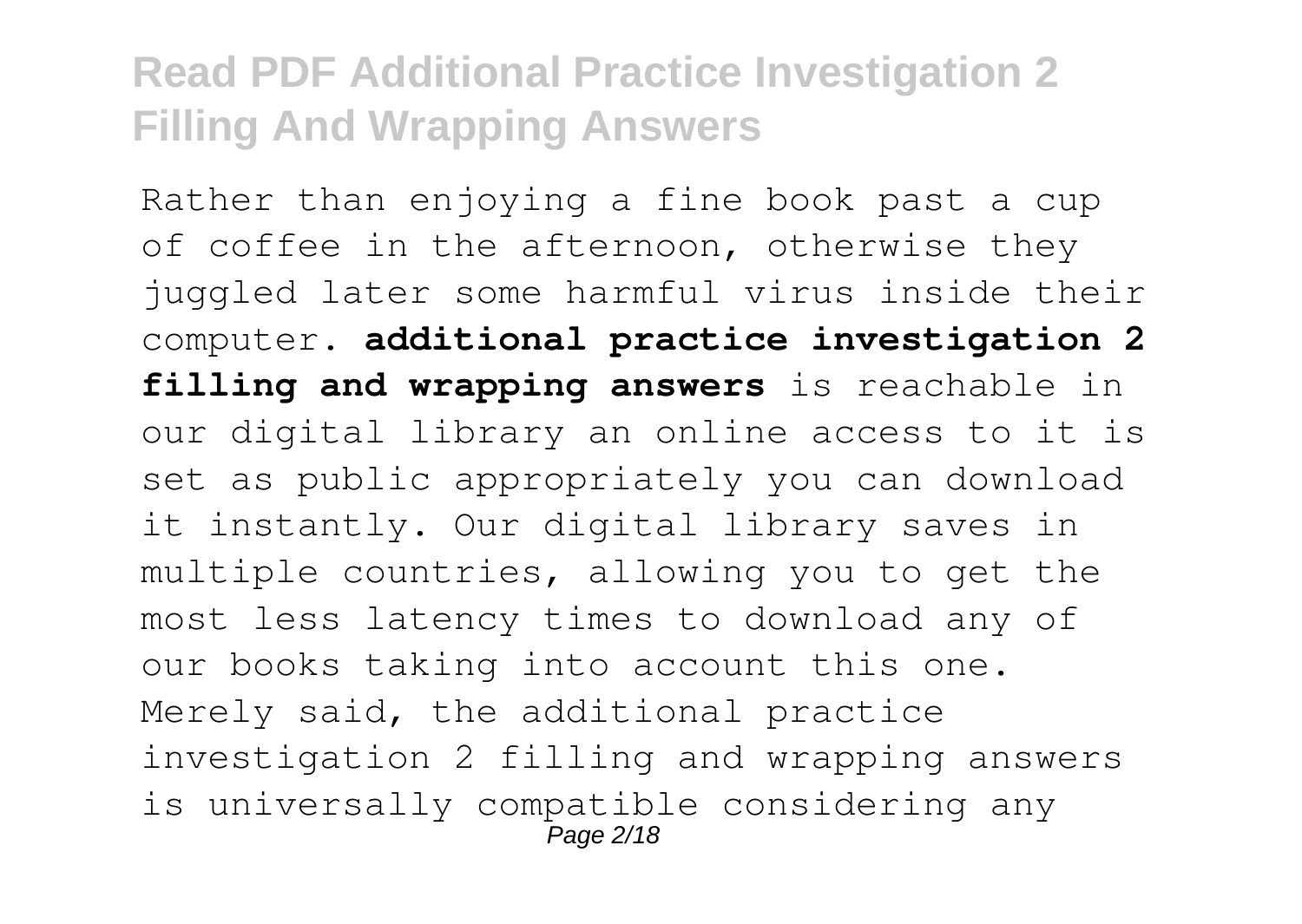devices to read.

Because it's a charity, Gutenberg subsists on donations. If you appreciate what they're doing, please consider making a taxdeductible donation by PayPal, Flattr, check, or money order.

### **Additional Practice Investigation Filling and Wrapping**

or its affiliates. All Rights Reserved. Investigation 1 Additional Practice1. i. a. 8 Page 3/18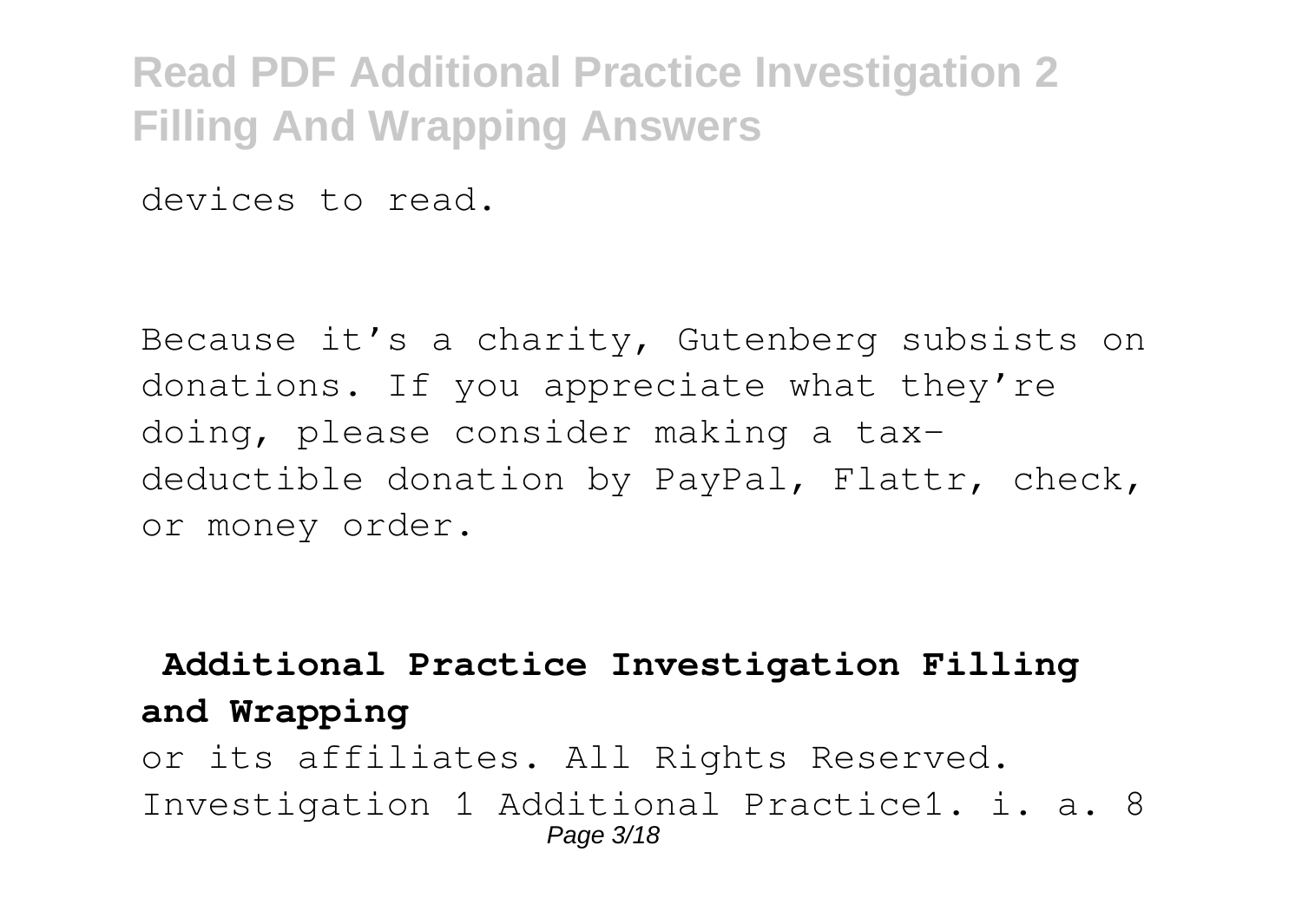cm 8 cm 30 cmb. 1,024 cm2c. 1,920 unit cubes ii. a. 4 cm 4 cm 4 cmb. 96 cm2c. 64 ...

**Comparing and Scaling Practice Answers** Moving Straight Ahead. Homework and Additional Practice. Homework 1.2 (Check for Understanding) Homework 1.2 (tables, graphs, equations) 1.3 Identifying Linear Relationships (practice) ... Investigation One Post-Test (practice) Investigation One Additional Skills Practice; Homework 2.1

### **Filling and Wrapping - 7th Grade Math** Investigation 2 Name \_\_\_\_\_ Date \_\_\_\_\_ Class Page 4/18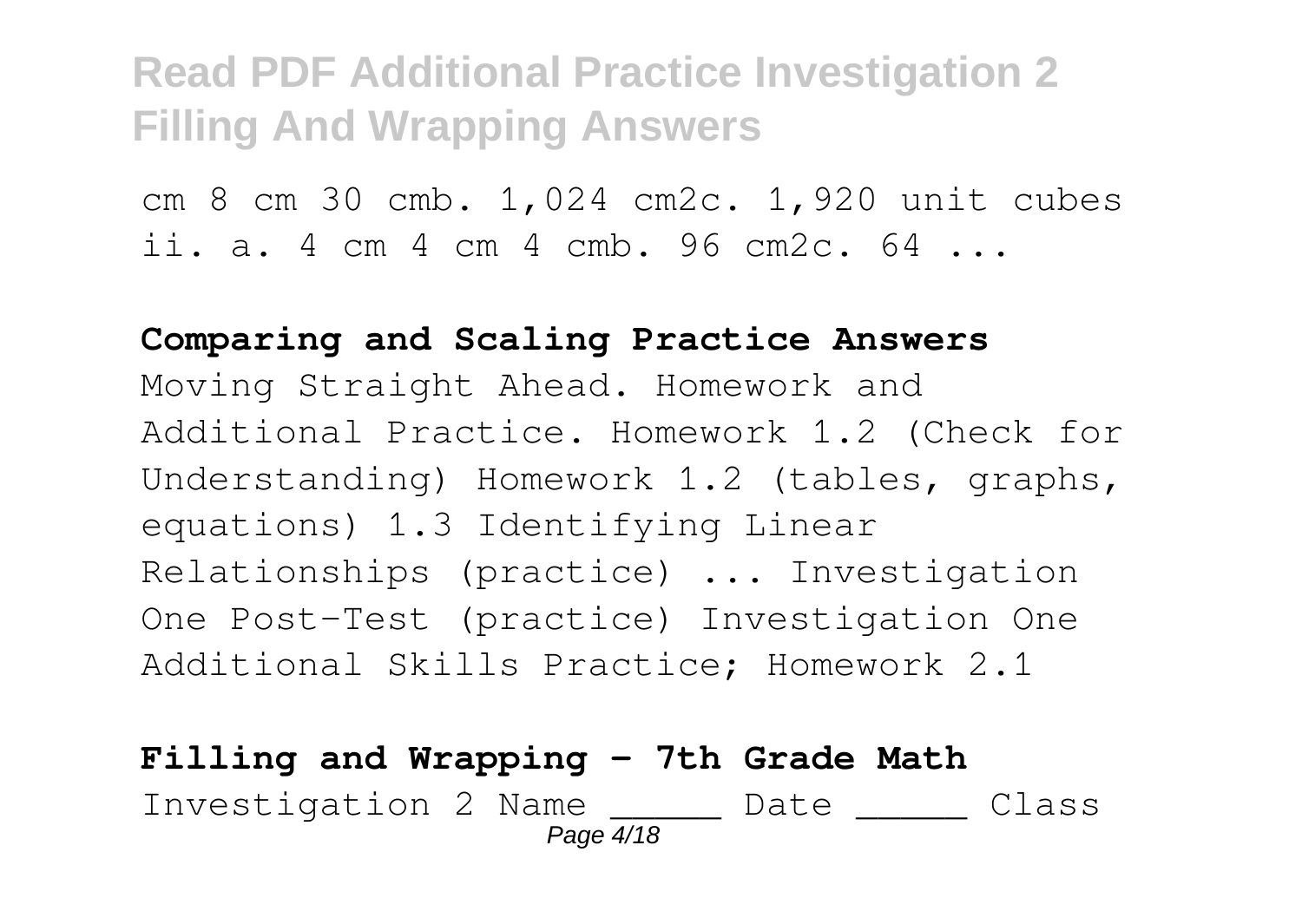Additional Practice (continued) Moving Straight Ahead 2. The volleyball team decided to raise money for an end-of-season party by selling school buttons.The costs and the revenue of selling the buttons are shown on the graph below. a.

### **Growing, Growing, Growing Answers**

Common Core Investigations Teacher's Guide ... CC Investigation. • The Additional Practice and Skill Practice pages can be reproduced for your students.These offer ... unit Filling and Wrapping. CC Investigation 5 on Sampling couples well with Data Page 5/18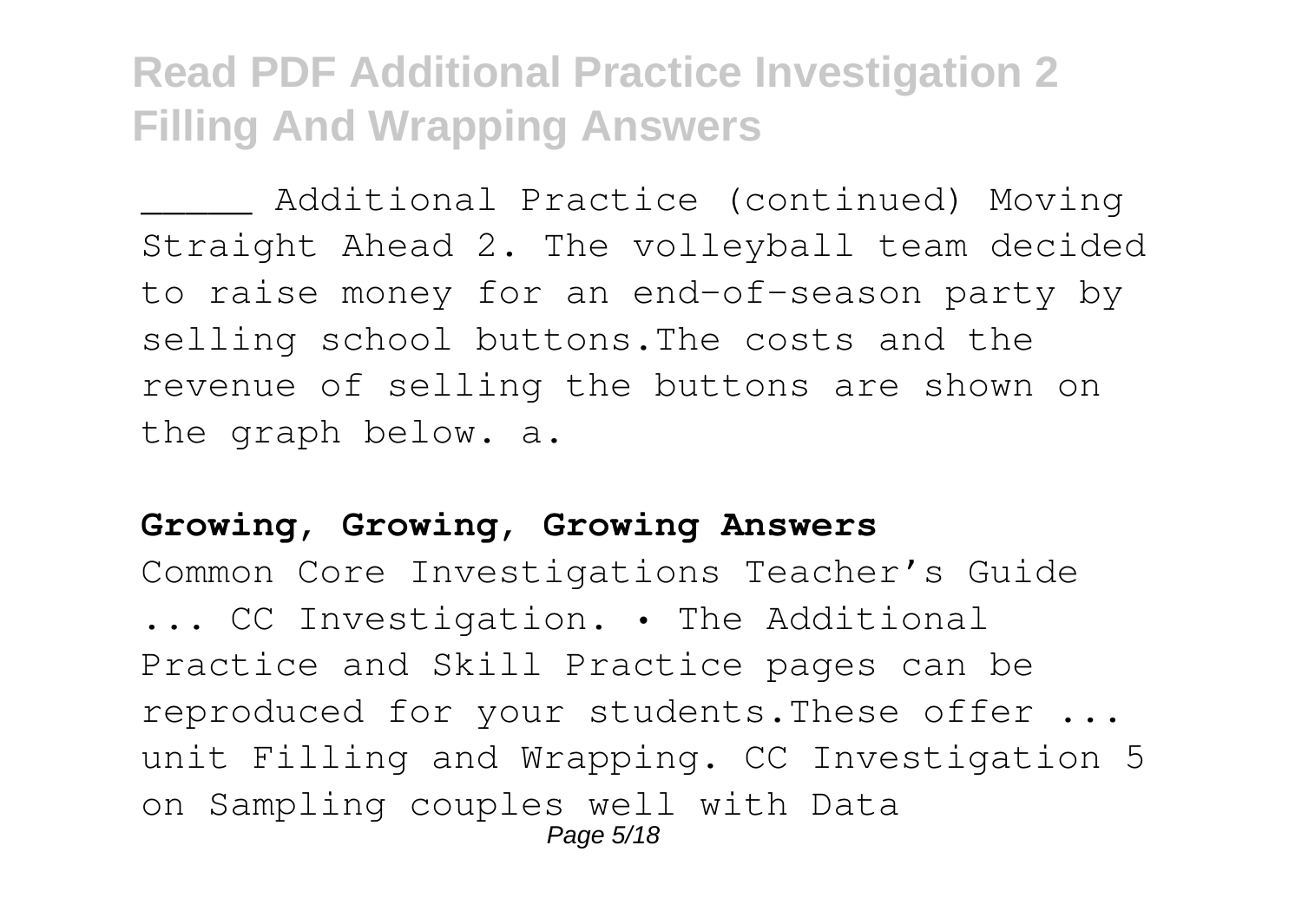Distributions Investigation 1.

**Additional Practice Investigation 2 Filling** Additional Practice Filling and Wrapping Investigation 2 1. The bottom of a closed rectangular box has an area of 30 square centimeters. If the box is 8 centimeters high, give at least three possibilities for the dimensions of the box. 2. a. The rectangular prism at the right is made from centimeter cubes. What are the dimensions of the prism? b.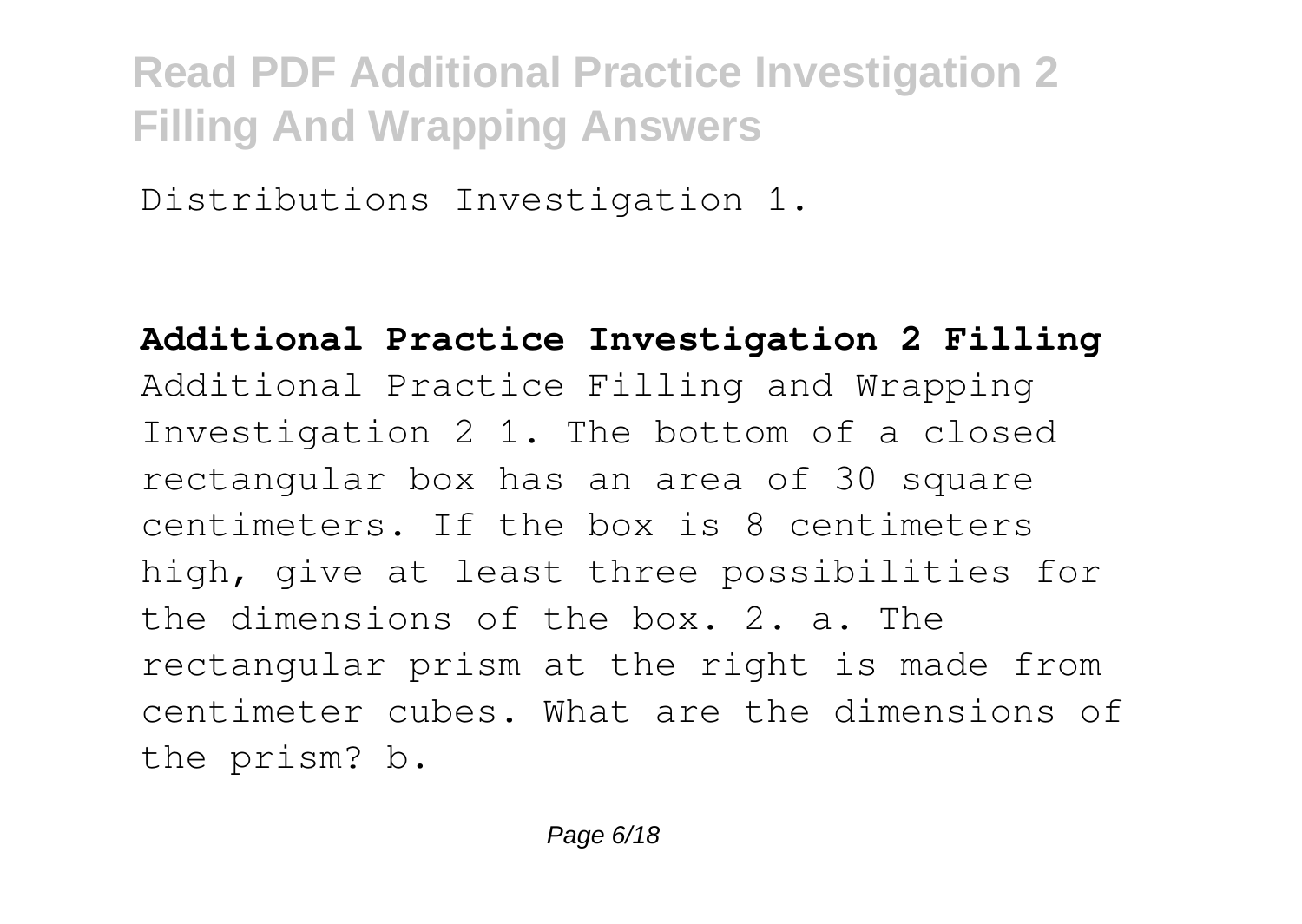### **Answers | Investigation 2**

10. a rectangular box with dimensions 2 cm by 3 cm by 5 cm. 11. a rectangular box with dimensions 2 1 2 cm by 2 cm by 1 cm. 12. a cubic box with side length 3 2 3 cm. 13. a cubic box that holds 125 unit cubes. 10. 2 by 3 by 5 rectangular prism. Note: there are different ways to draw correct patterns for this prism. The front face is shaded on the

### **A C E Answers | Investigation 1 -**

#### **inetTeacher.com**

3. a. Year12345678910SalaryLeaping Lenora's S alary\$20,000\$40,000\$80,000\$160,000\$320,000\$64 Page 7/18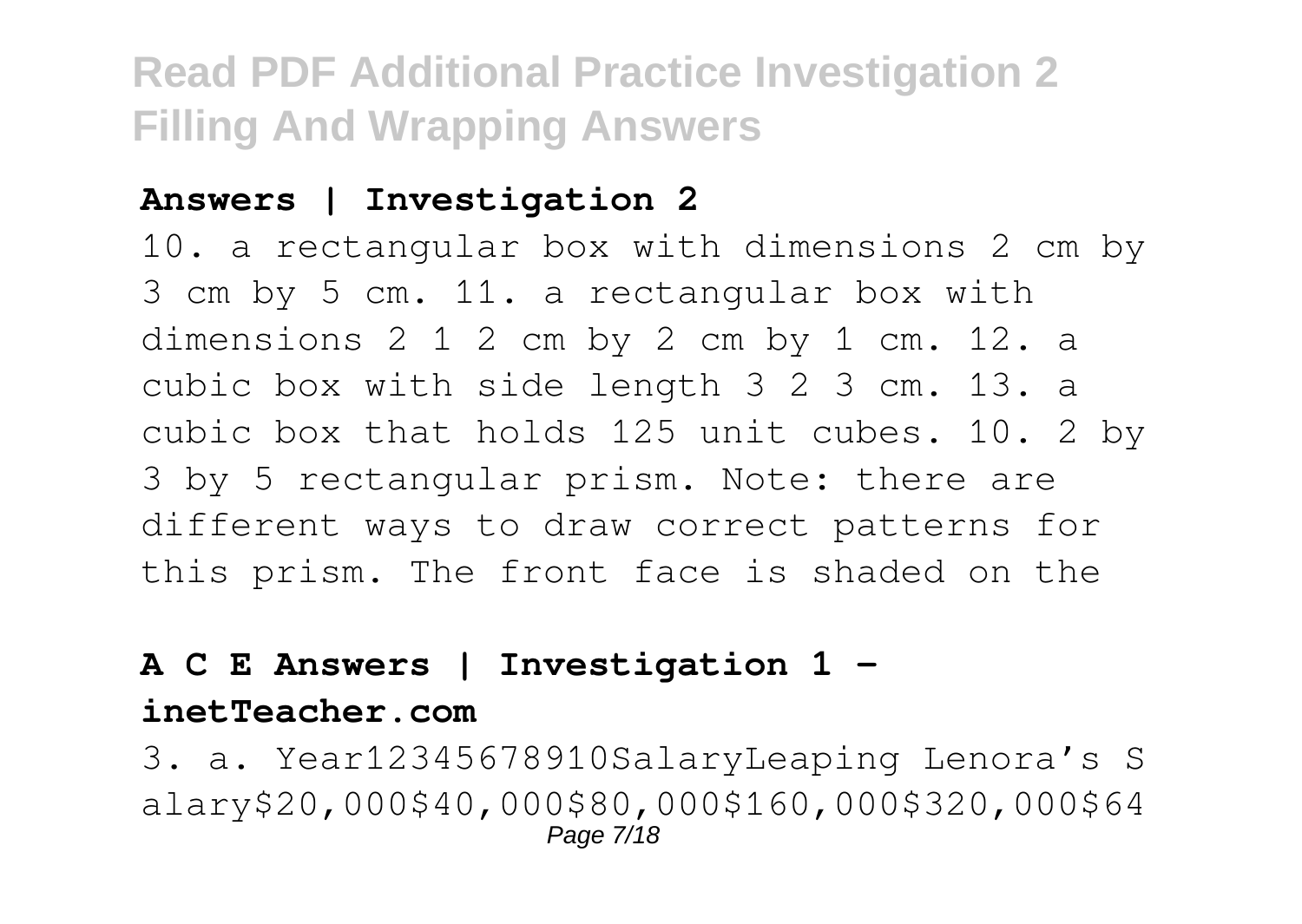0,000\$1,280,000\$2,560,000\$5,120,000\$10,240,00 0+b. 20,460,000; Note:Students can find this by adding the amounts in the table or by using their calculators to find the sum of the sequence of  $S = 10,000(2n)$  from  $n = 1$  to 10. c. Yes, the relationship is an exponential function because the growth pattern is ...

#### **7CMP06 PW FW 114-138**

Additional Practice Filling and Wrapping Investigation 3 1. What is the volume of the prism below? Explain your reasoning. 2. The volume of a prism is 275 cubic Page 8/18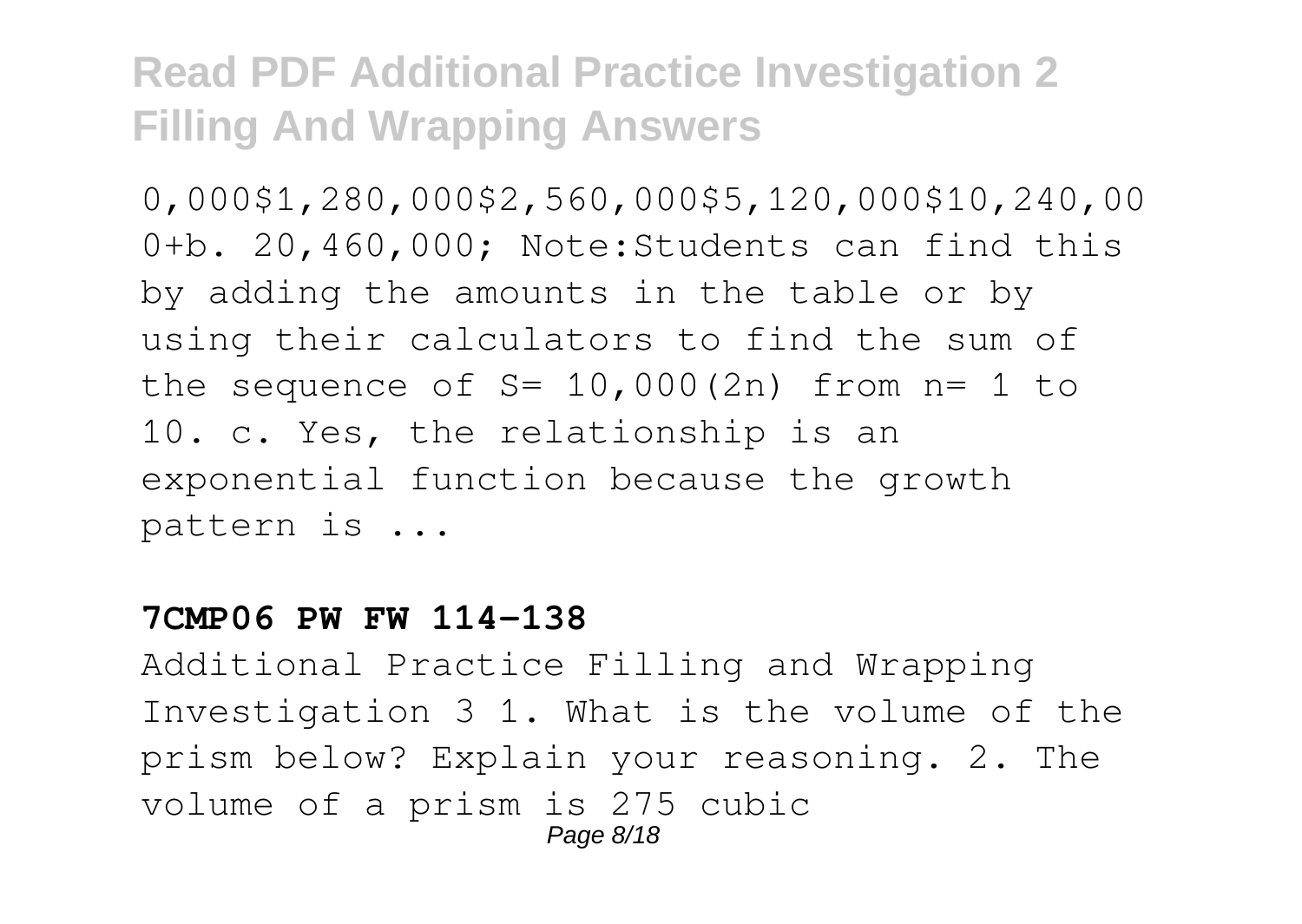centimeters.The area of the base of the prism is 25 square centimeters.What is the height of the prism? Explain. 3. Give the dimensions of three different rectangular prisms that have a ...

### **Additional Practice**

Investigation 2 Additional Practice 1. The dimensions are 3 8.The possible dimensions are 1 24, 2 12, 3 8, and 4 6. Only the 3 8 rectangle has dimensions with a sum of 11. 2. The dimensions are 3 16.The possible dimensions are 1 48, 2 24, 3 16, 4 14, and 6 8. Only the 3 16 rectangle has dimensions Page  $9/18$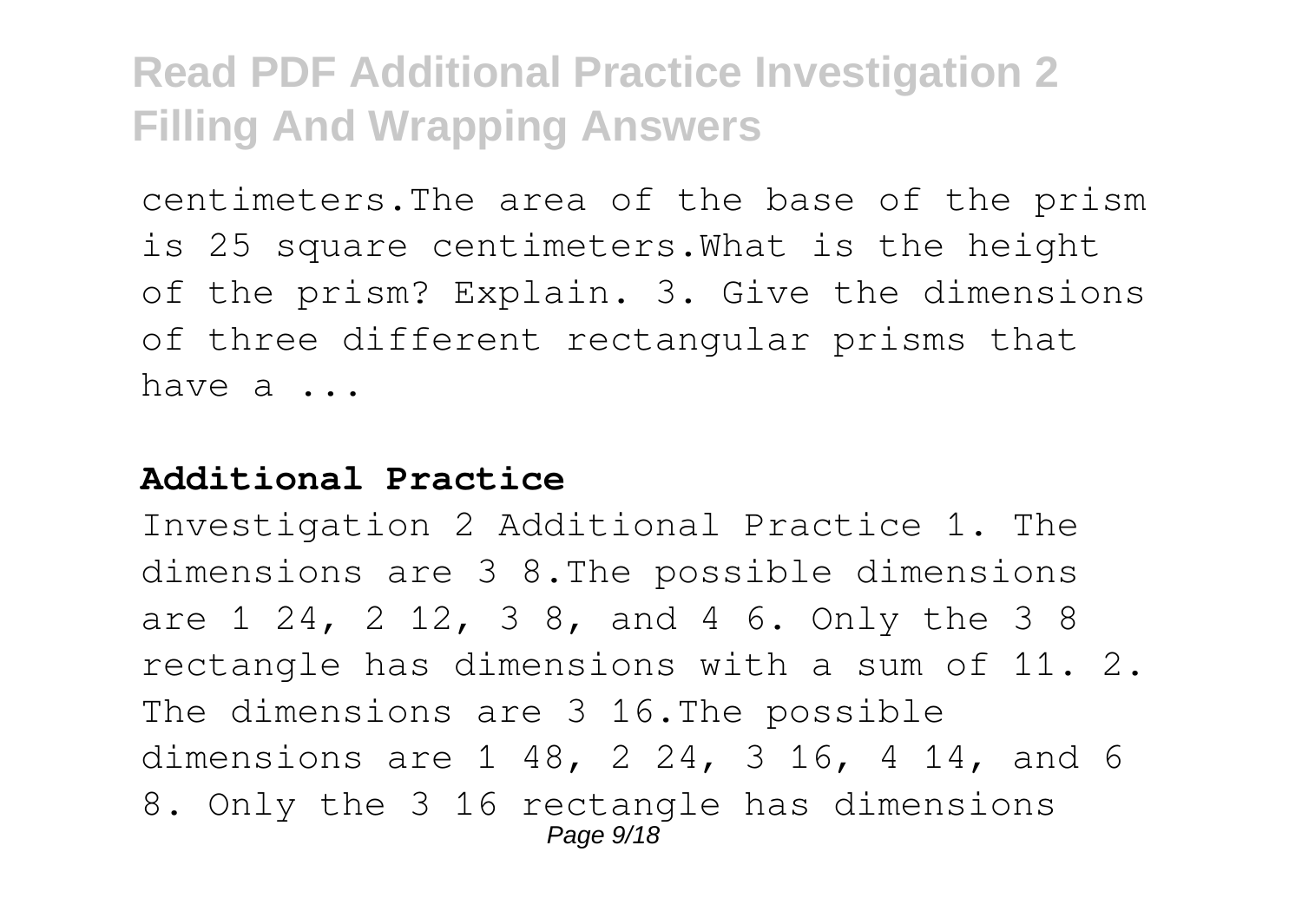with a sum that is a prime number.

### **Additional Practice Answers to Check Your Work**

Homework and Additional Practice Investigation One Homework Homework 2.1 Homework after 2.2 ? Check-Up #1 Additional Review ? Check-Up #1 Additional Review (KEY) Homework 3.2 Part 1 Homework 3.2...

### **additional practice investigation 2 answers - Bing**

Additional Practice (continued) Filling and Wrapping Investigation 2 4. a. Each small Page 10/18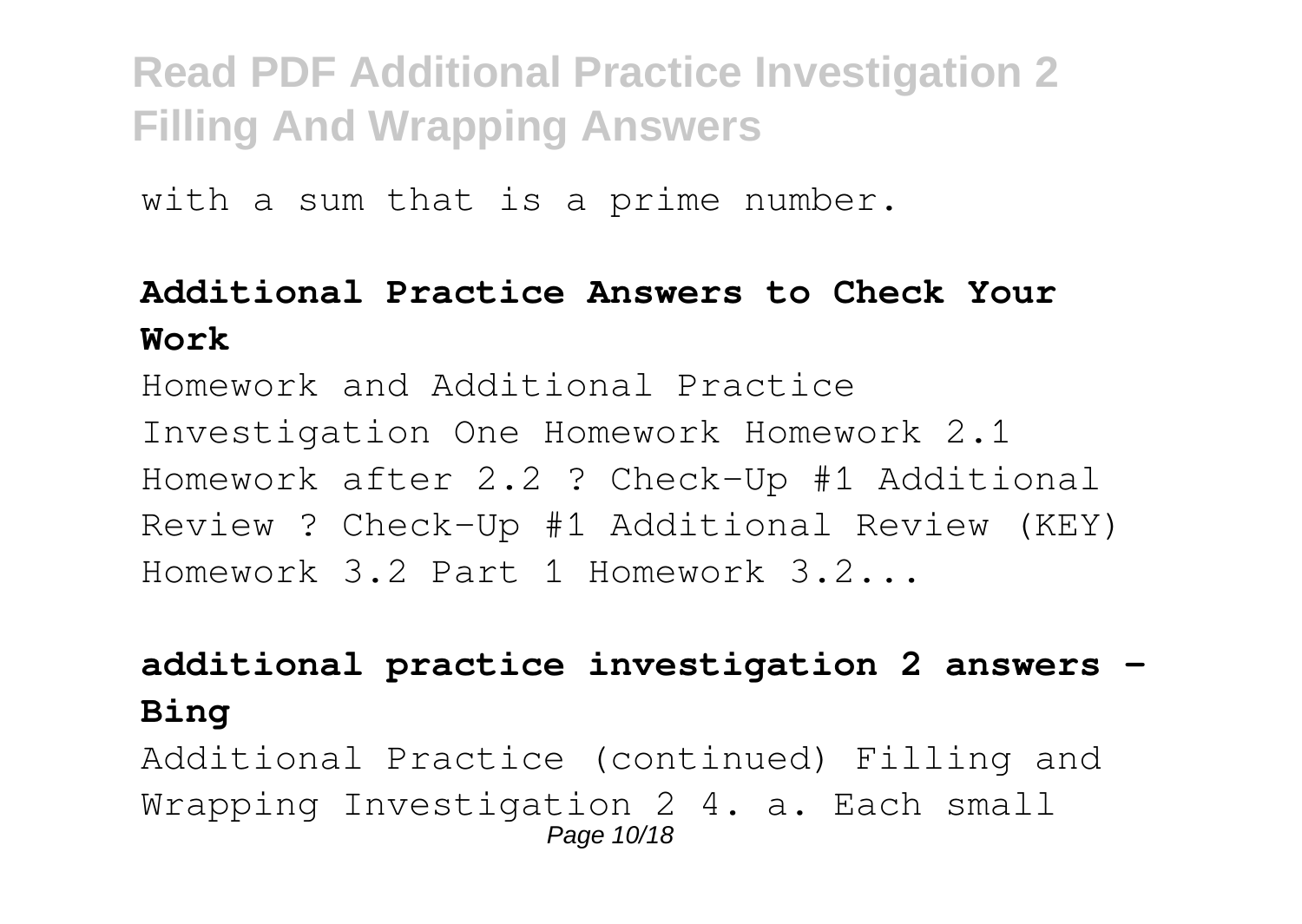cube in the rectangular prism at the right has edges of length 2 centimeters.What are the dimensions of the prism in centimeters? b. What is the surface area of the prism in square centimeters? c. How many 1-centimeter cubes would it take to make a prism with

#### **Common Core Investigations Teacher's Guide**

2Dec 8, 2010, 1:47 PMJennifer Escolano?7ANIN2S1. pdfView DownloadAN Investigation 2 Skills Worksheet Adding Integers43kv. 3Oct 3, 2013, 6:17 AMSerina Signorello?7ANIN2S2. pdfView DownloadAn Investigation 2 Skills Worksheet Subtracting Page 11/18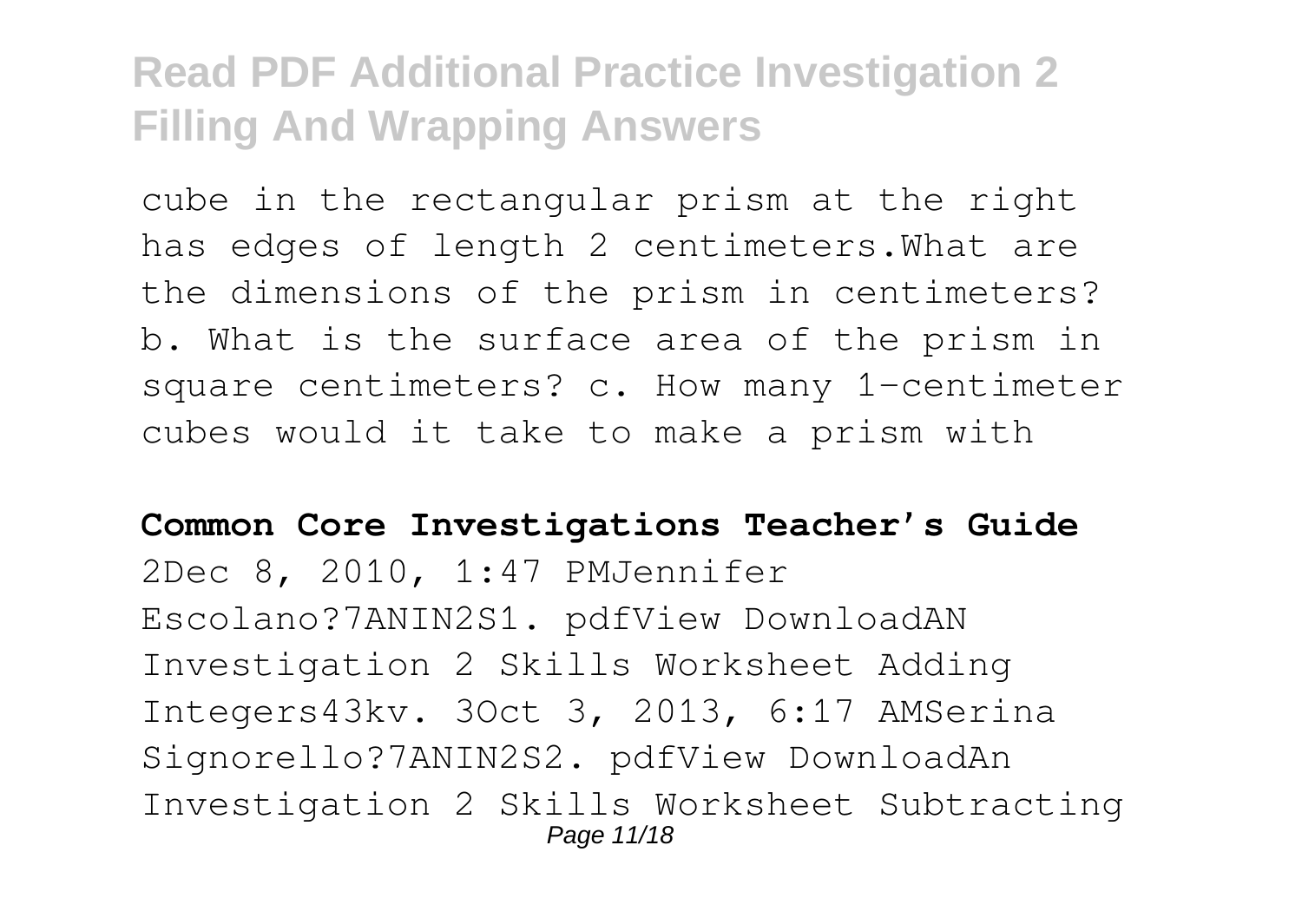Integers42kv. 2Dec 8, 2010, 1:49 PMJennifer Escolano?7ANIN2S3. pdfView DownloadAN Investigation 2 Skills Worksheet Adding and Subtracting Rational Numbers47kv.

#### **Moving Straight Ahead - 7th Grade Math**

Fill in the measurements from the problem. 11. a. What calculation can you make to find the scale factor for the enlargement described above? b. Find the scale factor. Here is a ratio table for the enlargement above. 12. a. Copy the ratio table and fill in the missing numbers, especially the last entry. b. Compare your answers to questions Page 12/18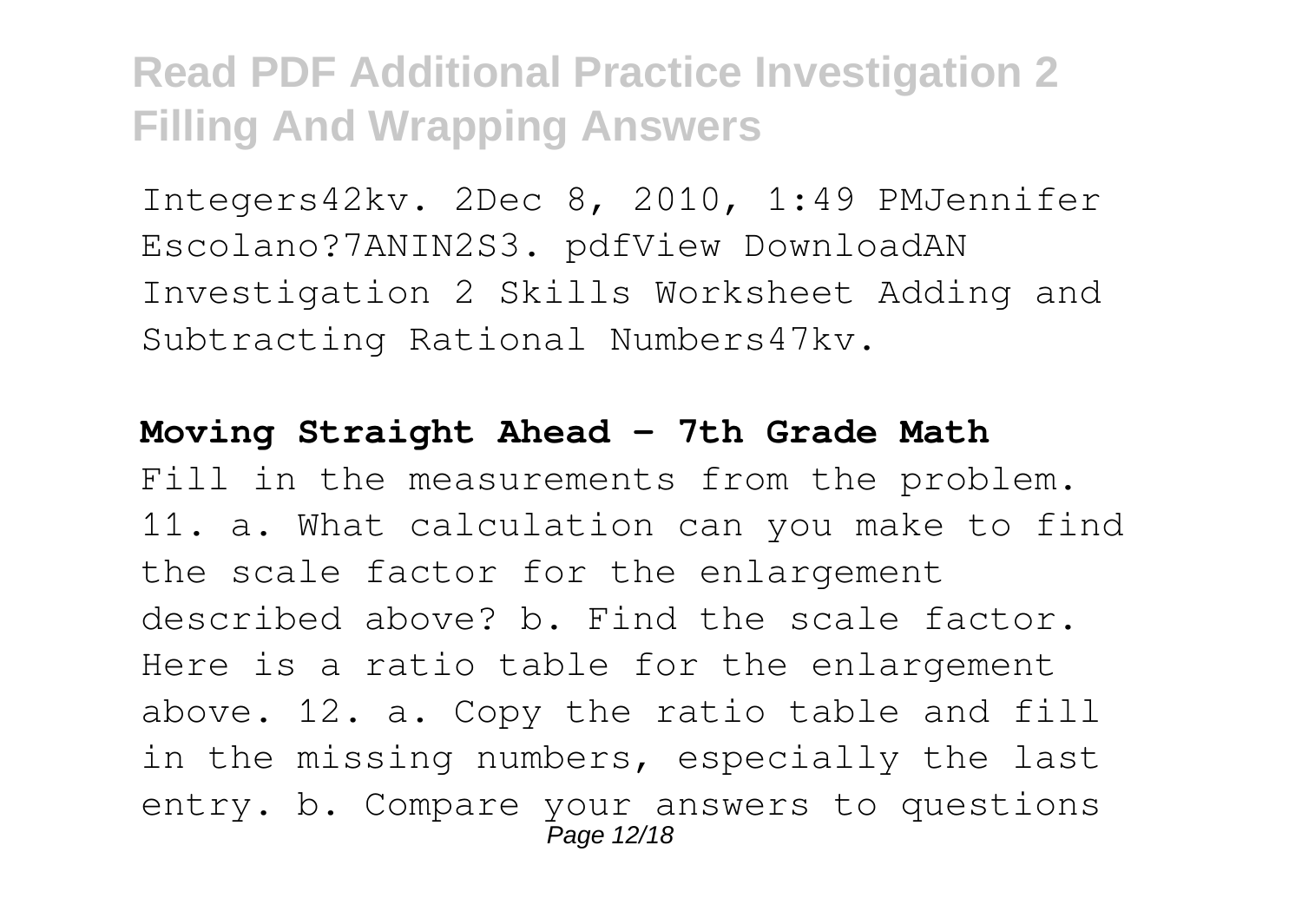$11h$ 

### **Additional Practice Investigation 4 Answers** 1. 125° 2. 67° 3. 36° 4. 53° 5. 72° 6. 50° 7. 133° 8. 109° 9. 47° 10. 125° 11. 69° 12. 143° 13. 129° 14. 140° 15. 136° Investigation 3 Additional Practice 1. a. Possible answers:5 and 10,3 and 12, 7 and 8: the sum of the three shortest sides must be greater than the length of the longest side. b. Each side would have a length of 7 ...

### **Additional Practice - Seventh Grade Math - Google**

Page 13/18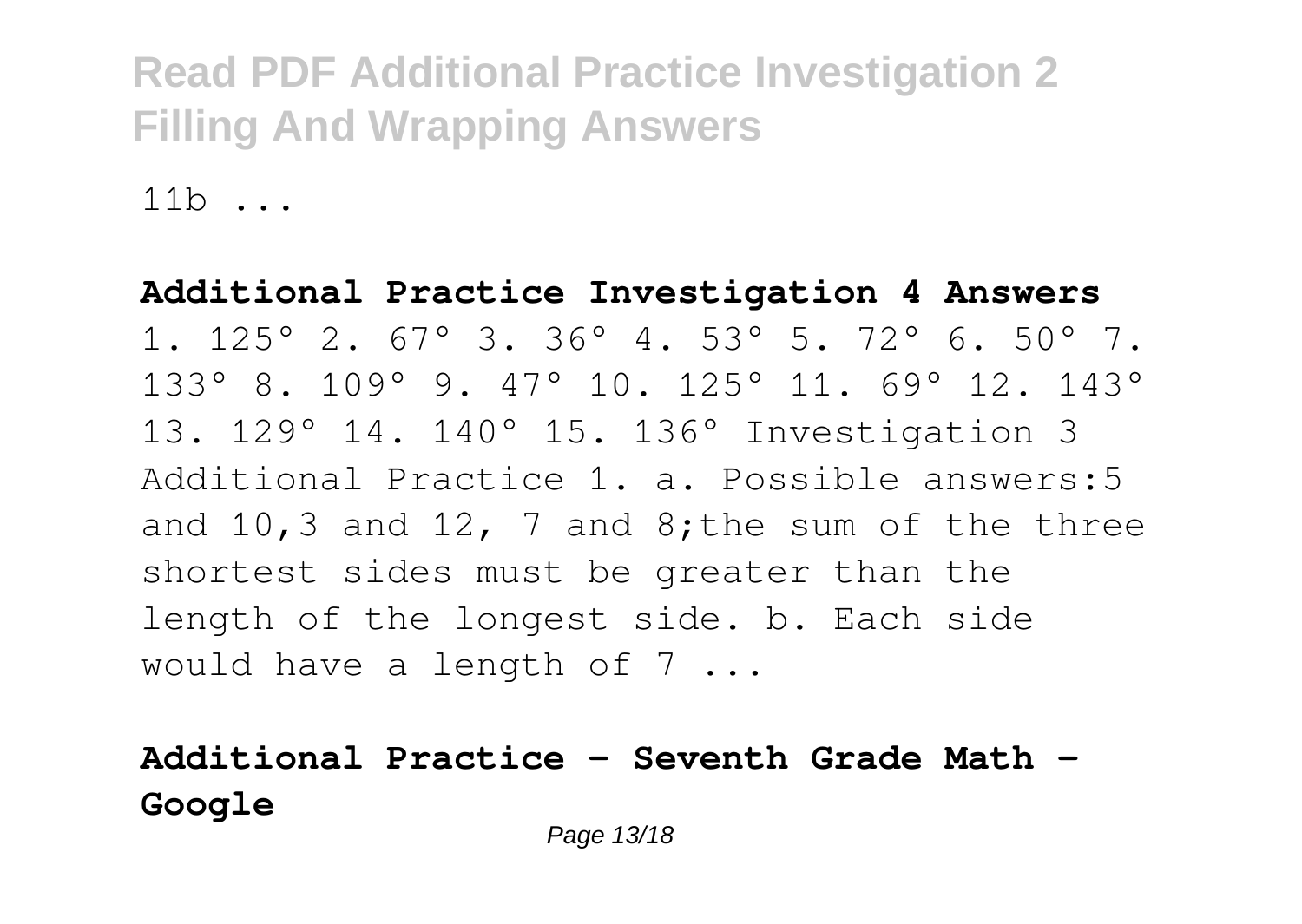Answers | Investigation 2 47. a. Answers will vary. Possible answer: 2013 is 10 years after 2003. 2013 is 10 years before 2023. Answers will vary. Possible answer: b.  $2013 - 2003 =$ 10; 2013 - 2023 =-10 Answers will vary. Possible answer: c. Both are 10 years apart, both involve subtraction, and both have 2013 as the first number. However, they have

### **000200010271960393 Unit7 Inv1-2 p190-207.qxd 11/21/15 1:03 ...**

additional practice investigation 2 answers is universally compatible with any devices to read. Click Here for Full Access to Page 14/18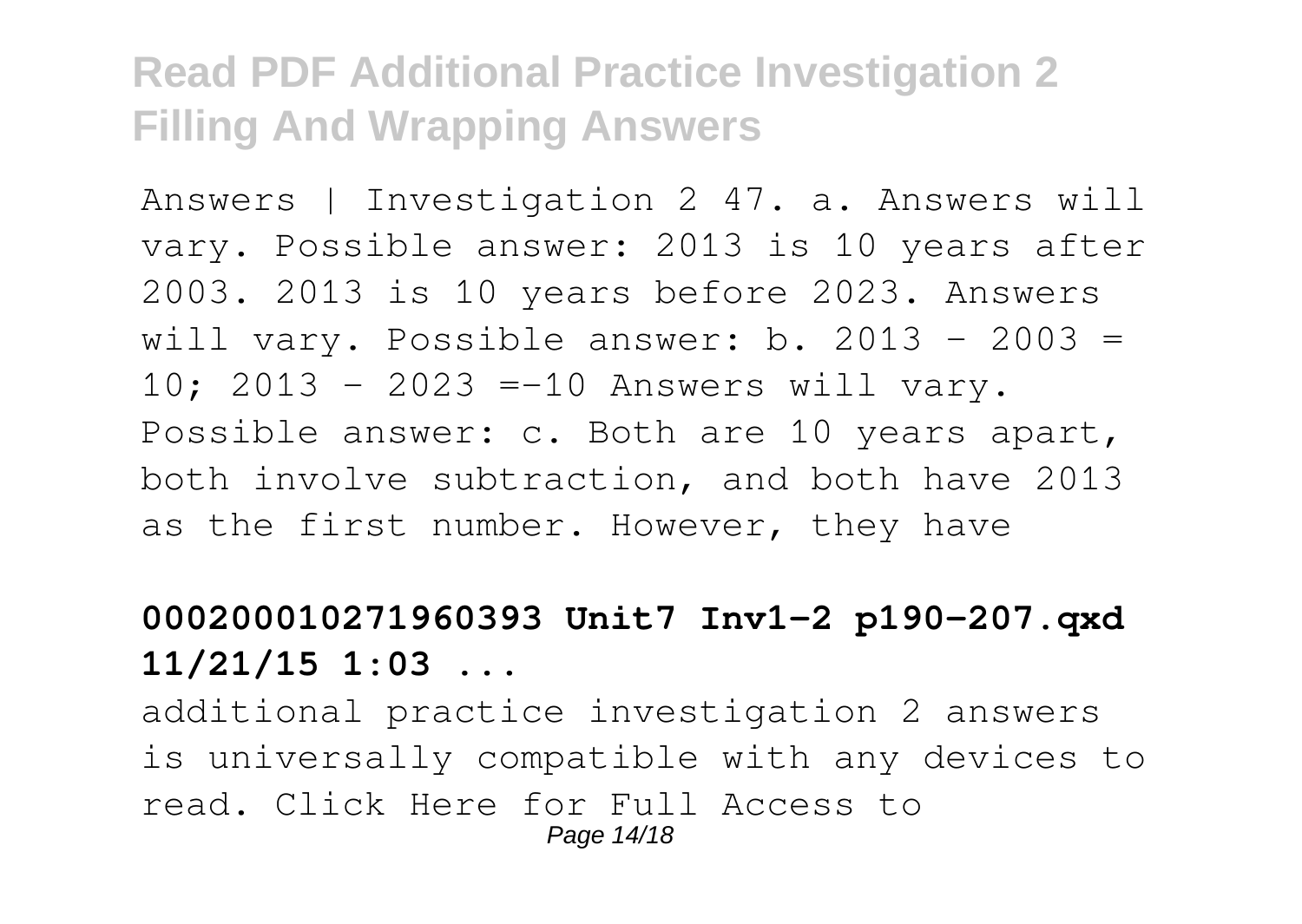Additional Practice Investigation 2 Answers.

... Wrapping Answers Additional Practice Investigation 2 Filling And Wrapping Answers by Stephan Freytag Additional Practice Investigation 2 Answer bookanswerwarm.link

...

### **CMP3 APS G7 MovingStraightAhead - P.S. 78**

Answers | Investigation 1 Extensions 1 c. 29. a. There are many possible nets for a cube. 2 28. This is the volume, in cubic centimeters, of Box D. b. There are many ways to arrange the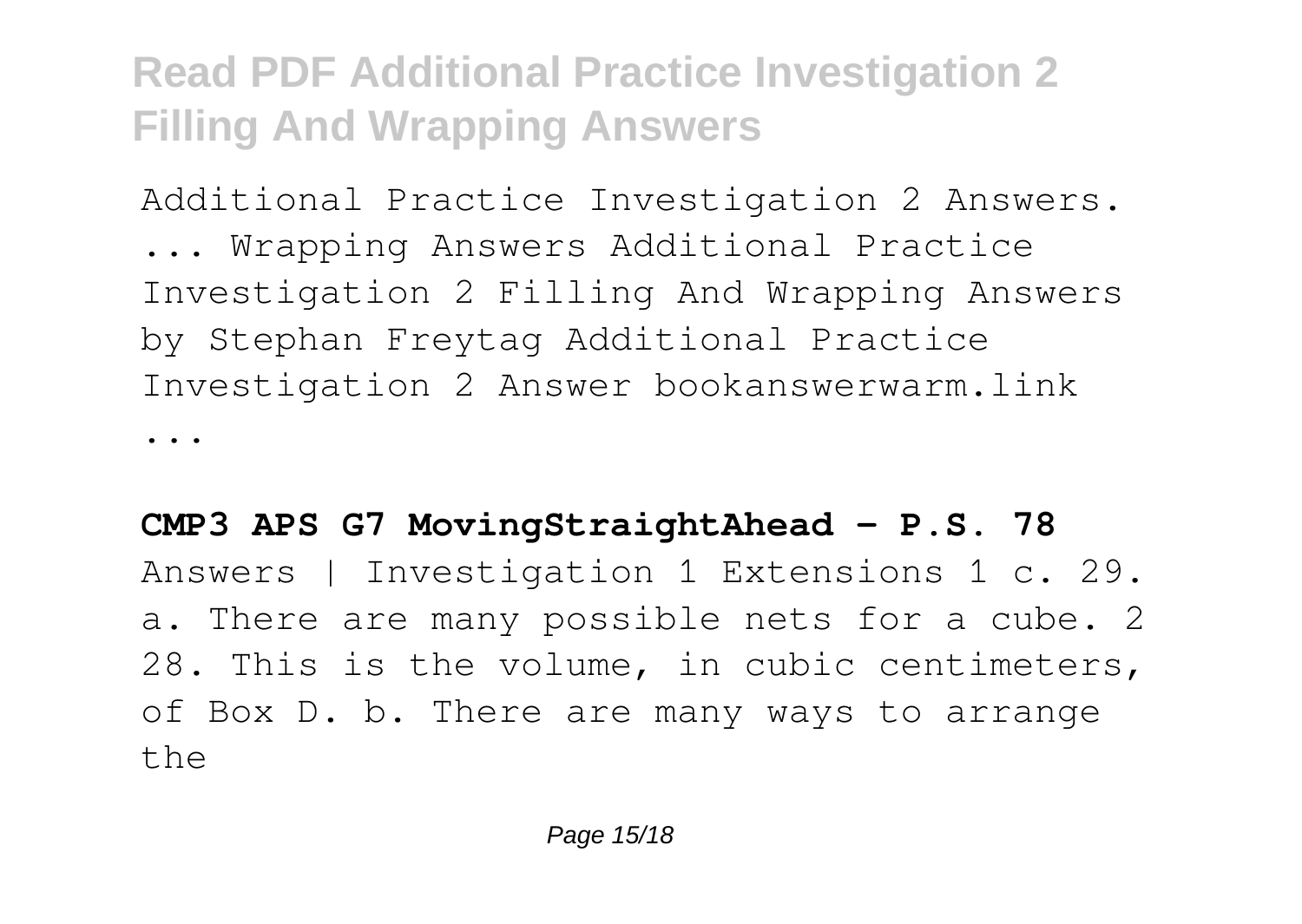### **Answers | Investigation 2**

Comparing and Scaling Practice Answers Investigation 1 Additional Practice 1. a. If you add up the numbers of years for all the activities, you get a lifetime of approximately 73 years. b. More time is spent sleeping than watching TV.The ratio is approximately 2 to 1. c. 2 times d. sleeping: 24 1/2 hours out of 73 hours, or about 34%; work or ...

### **filling ACE JS2 - Connected Mathematics**

Investigation 2 Name \_\_\_\_\_ Date \_\_\_\_\_ Class Additional Practice Growing, Growing, Page 16/18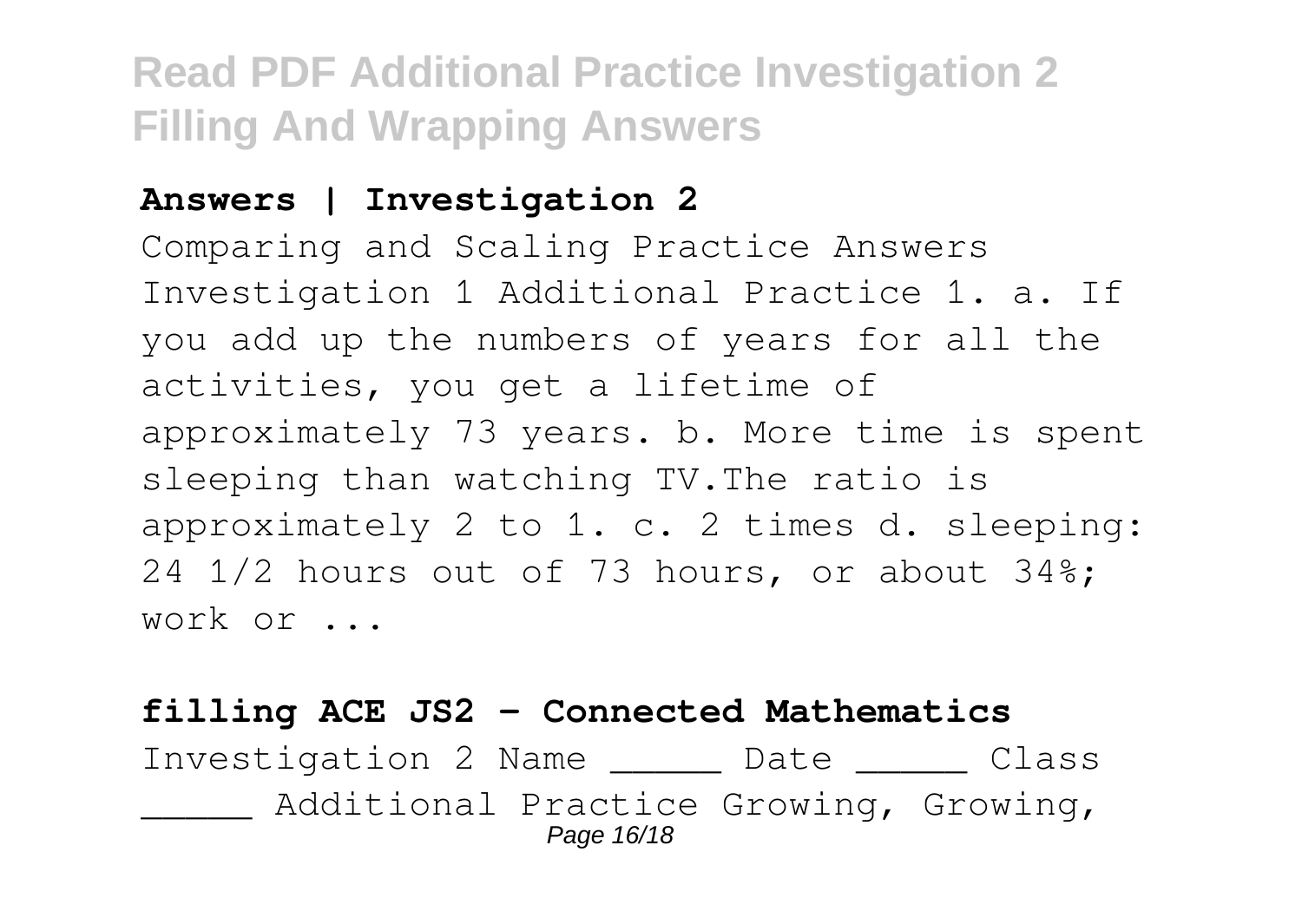Growing 1. A bathtub is being filled at a rate of 2.5 gallons per minute.The bathtub will hold 20 gallons of water. a. How long will it take to fill the bathtub? b.

#### **Filling and Wrapping Practice Answers**

Investigation 2 Additional Practice 1. a. 20 gal # 2.5 gal/min ! 8 minutes b. The relationship is linear: w! 2.5t, where w is the water the bathtub will hold and t is the time in minutes to fill it. 2. a. It will take about 10 hours. b. The relationship is exponential: b! 4n, where b is the number of bacteria in the colony and n is the time in Page 17/18